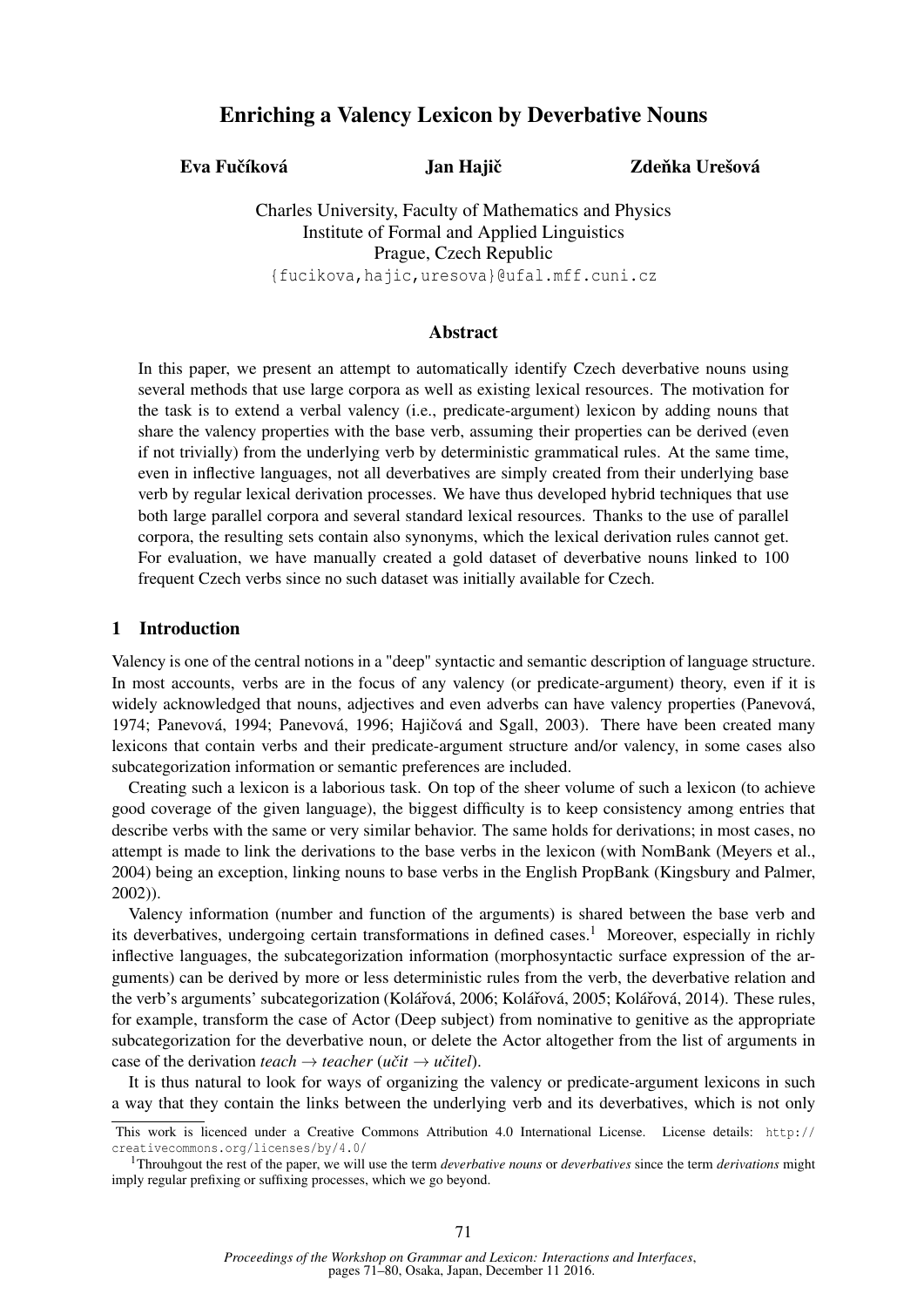natural, but if successful, would help the consistency of the grammatical properties between the verb and its deverbatives.

The goal of this study is to automatically discover deverbative nouns related to (base) verbs, using primarily parallel corpora, but also existing lexicons (mainly as an additional source and for comparison). The use of a parallel corpus should give us those deverbatives which would otherwise be hard to find using only monolingual resources. However, it is not our goal here to fully transfer the valency information from the base verb - as mentioned in the previous paragraph, that work is being done separately and we assume its results (i.e., the transfer rules) can then be applied relatively easily if we are successful in discovering and linking the appropriate nouns to the base verb.

In order to evaluate and compare the resulting automatic systems, evaluation (gold-standard) data had to be developed, due to the lack of such a resource. The language selected for this project is Czech, a richly inflectional language where derivations can be related to the word from which they are derived by regular changes (stemming with possible phonological changes, suffixing, prefixing) or - as is often the case - by more or less irregular processes.

There are many types (and definitions) of event/deverbative nouns. We are using the more general term *deverbative* throughout here, to avoid possible narrow interpretation of "event". For the purpose of our study and experiments, a deverbative noun is defined as a noun which in fact describes a state or event and can be easily paraphrased using its base verb without substantial change in meaning. For example, *Po úderu do jeho hlavy utekl.* (lit. *After hitting him in the head he ran away.*) can be paraphrased as *Poté, co ho udeˇril do hlavy, utekl.* (lit: *After he hit him in the head, he ran away.*). The same noun can be used as a deverbative noun or entity-referring (referential) noun in different contexts; in Czech, however, this is rarer as the noun itself would be different for the two cases. For example, *stavba* (lit: *building*) in *Pˇri stavbˇe domu jim došly peníze.* (lit: *During the building of the house, they ran out of money.*) is an event noun, while in *Tato stavba* [= budova] *se prodala levně*. (lit: *This building sold cheaply*.) it refers to an entity; here, even in Czech the same noun is used. However, another Czech derivations, *stavění* (from the same base verb, *stavět*) can only be used as event noun, and *stavení* only as a referential one. We also use the term *derivation* in a very broad sense, not only describing the very regular and productive derivation such as English *-ing* (Czech: *-ˇení, -a/ání, -í/ávání, -(u)tí, ...*), but also those which are much less frequent (*-ba, -nost, -ota*).

# 2 Related Work

Derivations, especially verbal derivations, have been studied extensively. Almost all grammars include a section on derivations, even if they use different theoretical starting points. The most recent work on Czech derivations is (Žabokrtský and Ševčíková, 2014; Ševčíková and Žabokrtský, 2014; Vidra, 2015; Vidra et al., 2015). These authors also created a resource called DeriNet (cf. Sect. 3.2). The background for their work comes from (Baranes and Sagot, 2014) and (Baayen et al., 1995). DeriNet, while keeping explicit the connection between the verb and its derivative, does not use valency as a criterion for having such a link, and therefore is broader than what we are aiming at in our study; however, we have used it as one of the starting points for the creation of the gold standard data (Sect. 4).

Event nouns, which form a major part of our definition of deverbatives, have also been studied extensively. A general approach to events and their identification in text can be found, e.g., in (Palmer et al., 2009) or (Stone et al., 2000).

NomBank (Meyers et al., 2004) is a prime resource for nominal predicate-argument structure in English. Closest to what we want to achieve here, is the paper (Meyers, 2008), where the authors also use various resources for helping to construct English NomBank; however, they do not make use of parallel resources.

For Czech, while we assume that relations between verbs and their deverbatives regarding valency structure can be described by grammatical rules (Kolářová, 2014; Kolářová, 2006; Kolářová, 2005), $^2$  no attempt to automatically extract deverbatives from lexicons and/or corpora has been described previously.

<sup>2</sup>We have also found similar work for Italian (Graffi, 1994).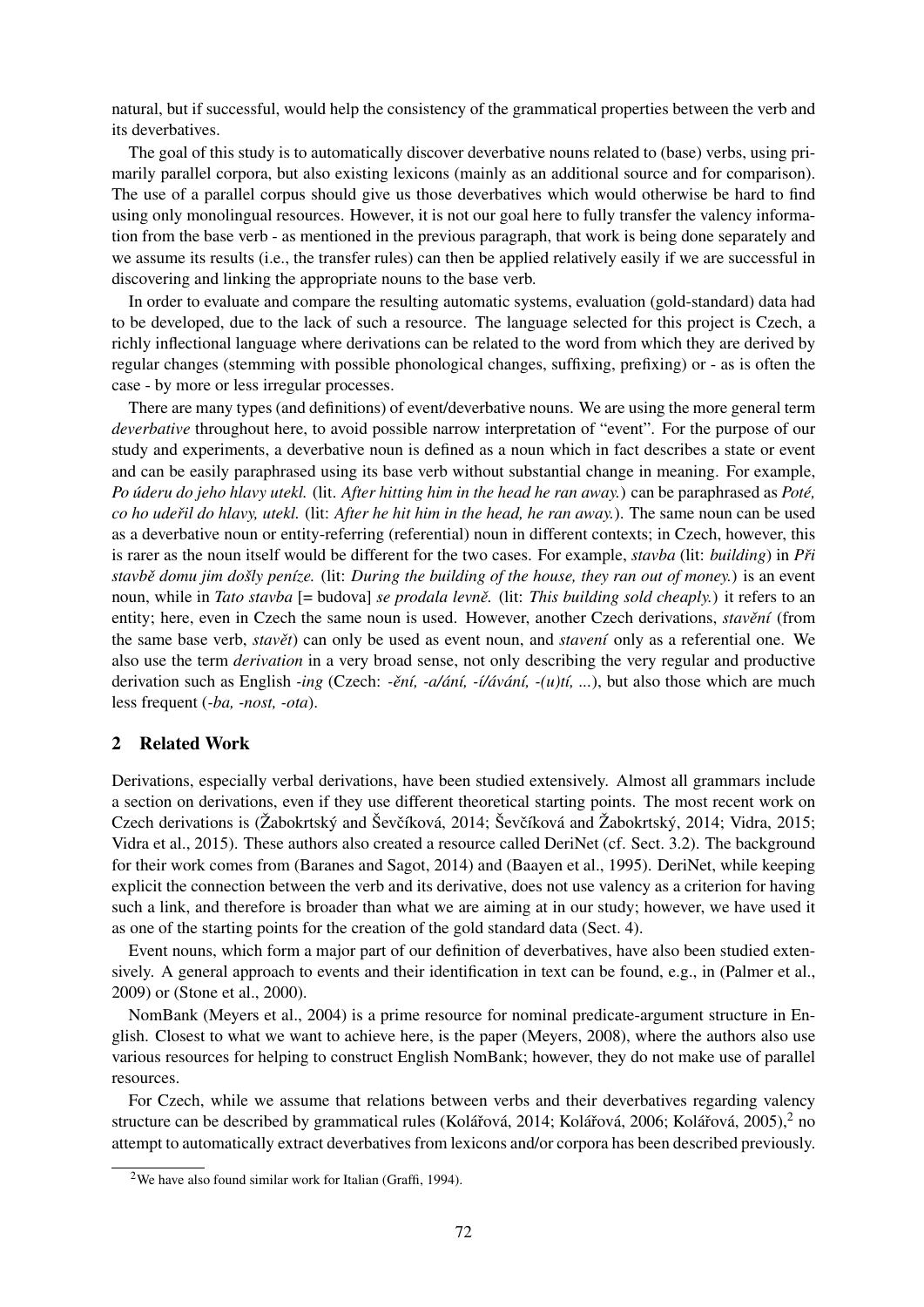# 3 The Data Available

## 3.1 Corpora

As one source of bilingual text, we have used the Prague Czech-English Dependency Treebank (PCEDT 2.0) (Hajič et al., 2012). The PCEDT is a 1-million-word bilingual corpus that is manually annotated and sentence-aligned and automatically word-aligned. In addition, it contains the predicate-argument annotation itself, where the verbs are sense-disambiguated by linking them to Czech and English valency lexicons. The English side builds on the PropBank corpus (Palmer et al., 2005), which annotates predicate-argument structure over the Penn Treebank (Marcus et al., 1993).

The associated valency lexicons for Czech - PDT-Vallex<sup>3</sup> (Urešová, 2011) and English - EngVallex<sup>4</sup> (Cinková, 2006) are also interlinked, forming a bilingual lexicon CzEngVallex (Urešová et al., 2016), which explicitly pairs verb senses and their arguments between the two languages.

The second corpus used was CzEng<sup>5</sup> (Bojar et al., 2011; Bojar et al., 2012; Bojar et al., 2016), a 15-million sentence parallel corpus of Czech and English texts. This corpus is automatically parsed and deep-parsed, verbs are automatically annotated by links to the same valency lexicons as in the PCEDT. The corpus is automatically sentence- and word-aligned.

The reason for using both a small high-quality annotated and a "noisy" (automatically annotated) but large corpus is to assess the ways they can contribute to the automatic identification of deverbatives, especially with regard to the amount of manual work necessary for subsequent "cleaning" of the certainly not quite perfect result (i.e., with regard to the recall/precision tradeoff).

### 3.2 Lexical Resources

In addition to corpora, we have also used the following lexical resources:

- DeriNet $^6$  (Vidra, 2015; Vidra et al., 2015; Žabokrtský and Ševčíková, 2014; Ševčíková and Žabokrtský, 2014), a large lexical network with high coverage of derivational word-formation relations in Czech. The lexical network DeriNet captures core word-formation relations on the set of around 970 thousand Czech lexemes. The network is currently limited to derivational relations because derivation is the most frequent and most productive word-formation process in Czech. This limitation is reflected in the architecture of the network: each lexeme is allowed to be linked up with just a single base word; composition as well as combined processes (composition with derivation) are thus not included. We have used version 1.1 of DeriNet.
- Morphological Dictionary of Czech called Morfflex  $CZ^7$  (Hajič and Hlaváčová, 2016; Hajič, 2004), which is the basis for Czech morphological analyzers and taggers, such as (Straková et al., 2014). This dictionary has been used to obtain regular noun derivatives from verb, limited to suffix changes, namely for nouns ending in *-ní* or *-tí*, *-elnost* and *-ost*. The resulting mapping, which we call "Der" in the following text, contains 49,964 distinct verbs with a total of 143,556 nouns to which they are mapped (i.e., not all verbs map to all three possible derivations, but almost all do). While DeriNet subsumes most of Morflfex CZ derivations, it has proved to be sometimes too "permissive" and the deverbatives there often do not correspond to valency-preserving derivations.
- Czech WordNet version  $1.9<sup>8</sup>$  (Pala et al., 2011; Pala and Smrž, 2004), from which all noun synsets with more than 1 synonym have been extracted (total of 3,432 synsets with 8,742 nouns); this set is referred to as "Syn" in the following text. Using WordNet is deemed a natural baseline for adding synonyms–in our case, to the deverbatives extracted from other sources.

<sup>3</sup>http://lindat.mff.cuni.cz/services/PDT-Vallex

<sup>4</sup>http://lindat.mff.cuni.cz/services/EngVallex

 $5$ http://hdl.handle.net/11234/1-1458

<sup>6</sup>http://hdl.handle.net/11234/1-1520

<sup>7</sup>http://hdl.handle.net/11234/1-1673

<sup>8</sup>http://hdl.handle.net/11858/00-097C-0000-0001-4880-3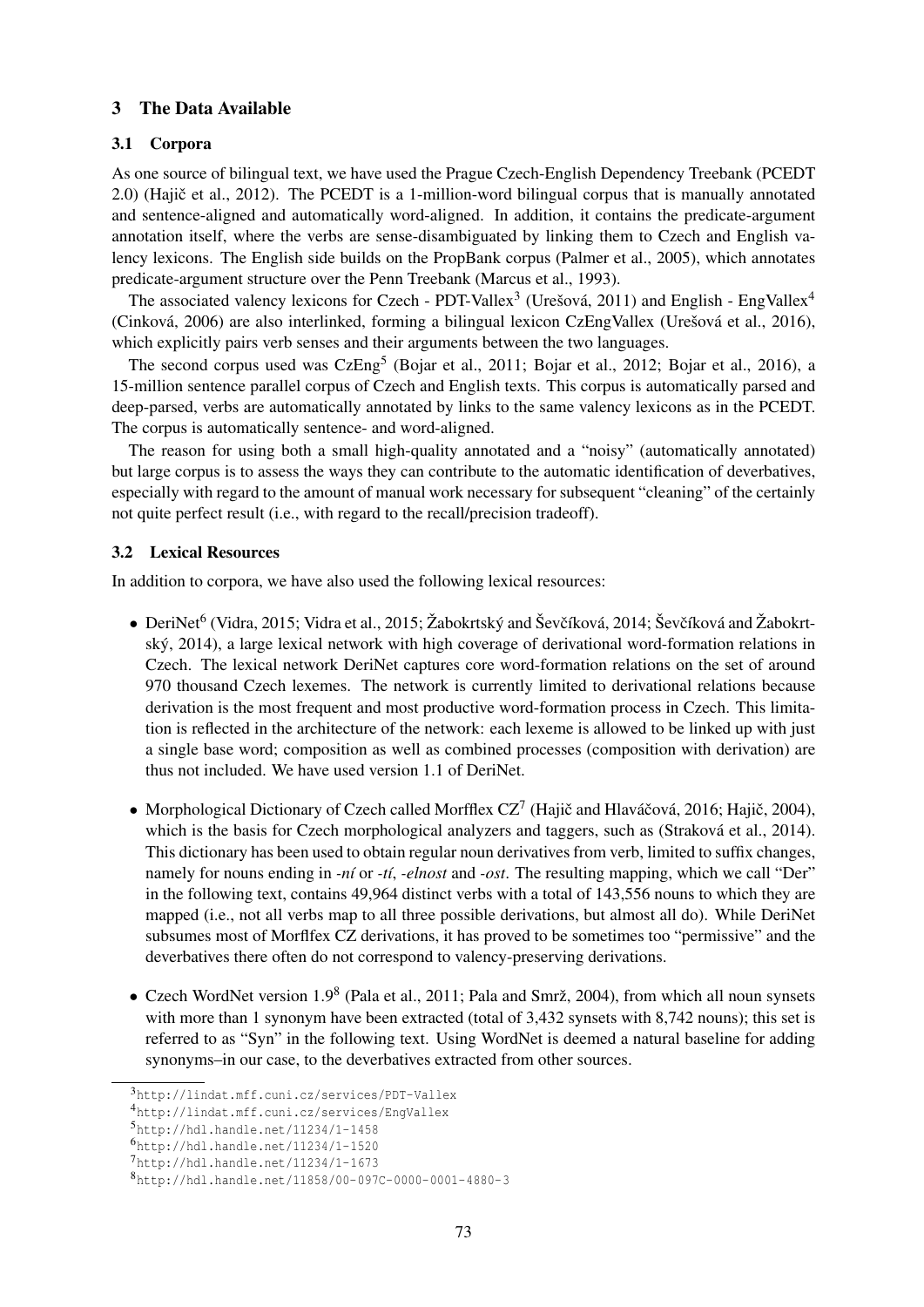#### 4 Evaluation (Gold) Dataset Preparation

#### 4.1 The Goal

There was no available Czech dataset for testing any particular automatic identification and extraction of deverbatives. The closest to our goals is DeriNet (Sect. 3.2), however DeriNet lists all possible derivations based on root/stem, without regard to valency (predicate-argument relations). For example, for the verb *dˇelit* (*divide*), DeriNet lists also *dˇelítko*, which is (in one rare, but possible sense) a tool for dividing things; tools used in events are not considered to share their valency, even if possible transformations are considered, as described in Sect. 1.

Two such "gold" datasets have been created: a development set, which can be used for developing the extraction rules and their optimization and tuning by both manual inspection and automatic techniques, and an evaluation set, which is used only for final "blind" evaluation of the methods developed.

An example of a set of deverbatives of the verb *klesat* (lit. *to decrease*), taken from the development dataset: *klesání, klesavost, omezování, oslabování, redukování, snižování, zmenšování* (lit. *decrease, decreaseness, limitation, weakening, reduction, lowering, diminishing*).

Each set contains 100 Czech verbs (with no overlap between the two in terms of verb senses), selected proportionally to their relative frequency in a syntactically and semantically annotated corpus, the Prague Dependency Treebank (Hajič et al., 2006), excluding verbs equivalent to *to be, to have, to do*, light and support verb senses like *close [a contract]* and all idioms (e.g. *take part*).<sup>9</sup>

#### 4.2 The Annotation Process

The pre-selected sets of deverbative nouns have been extracted from several sources: PCEDT, a parallel corpus using alignments coming from an automatic MT aligner (Giza++) and the DeriNet lexicon (Sect. 3.2). To avoid bias as much as possible, these sets are intentionally much larger than we expected human annotators to create, so that the annotators would mostly be filtering out those words not corresponding to the definition of a deverbative, even if allowed to add more words as well.

Annotators had the task to amend the pre-selected list of nouns for a particular verb (actually, a verb sense, as identified by a valency frame ID taken from the Czech valency lexicon entries<sup>10</sup> (Urešová, 2011)) so that only deverbatives with the same or very similar meaning remain, and add those that the annotator feels are missing, based e.g. on analogies with other verb-deverbative groups and following the definition of deverbatives.

The annotation was done simply by editing a plain text file which contained, at the beginning, all the 100 verbs and for each of them, a pre-selected set of nouns, one per line. Each entry has also contained a description of the particular verb sense (meaning) used, copied form PDT-Vallex. On average, there have been pre-selected 44.1 nouns per verb. The annotators proceeded by deleting lines which contained non-deverbative nouns, and adding new ones by inserting a new line at any place in the list. The resulting average number of nouns per verb has been 6.3 per verb (in the development set).

While the development dataset has been annotated by a single annotator, the evaluation dataset has been independently annotated by three annotators, since it was expected that the agreement, as usual for such open-ended annotation, would not be very high.

#### 4.3 Inter-Annotator Agreement (IAA)

In an annotation task where the result of each item annotation is open-ended, the classification-based measures, such as the κ (kappa) metric, cannot be sensibly used. Instead, we have used the standard *F*<sup>1</sup> measure (Eq. 1), pairwise for every pair of annotators. Precision *P* is the ratio of matches over the number of words annotated, and recall  $R$  is the number of matches over the other annotator's set of words.<sup>11</sup>

<sup>&</sup>lt;sup>9</sup>This was easily done since the annotation in the Prague Dependency Treebank contains all the necessary attributes, such as verb senses and light/support/idiomatic use. Coverage of the 100-verb evaluation set is quite substantial, about 14%.

<sup>10</sup>http://lindat.mff.cuni.cz/services/PDT-Vallex

<sup>&</sup>lt;sup>11</sup>While the direction of computation between the annotators matters for computing precision and recall (precision of one annotator vs. the other is equal to the recall of the opposite direction), the resulting  $F_1$  is identical regardless of the direction, therefore we report only one  $F_1$  number.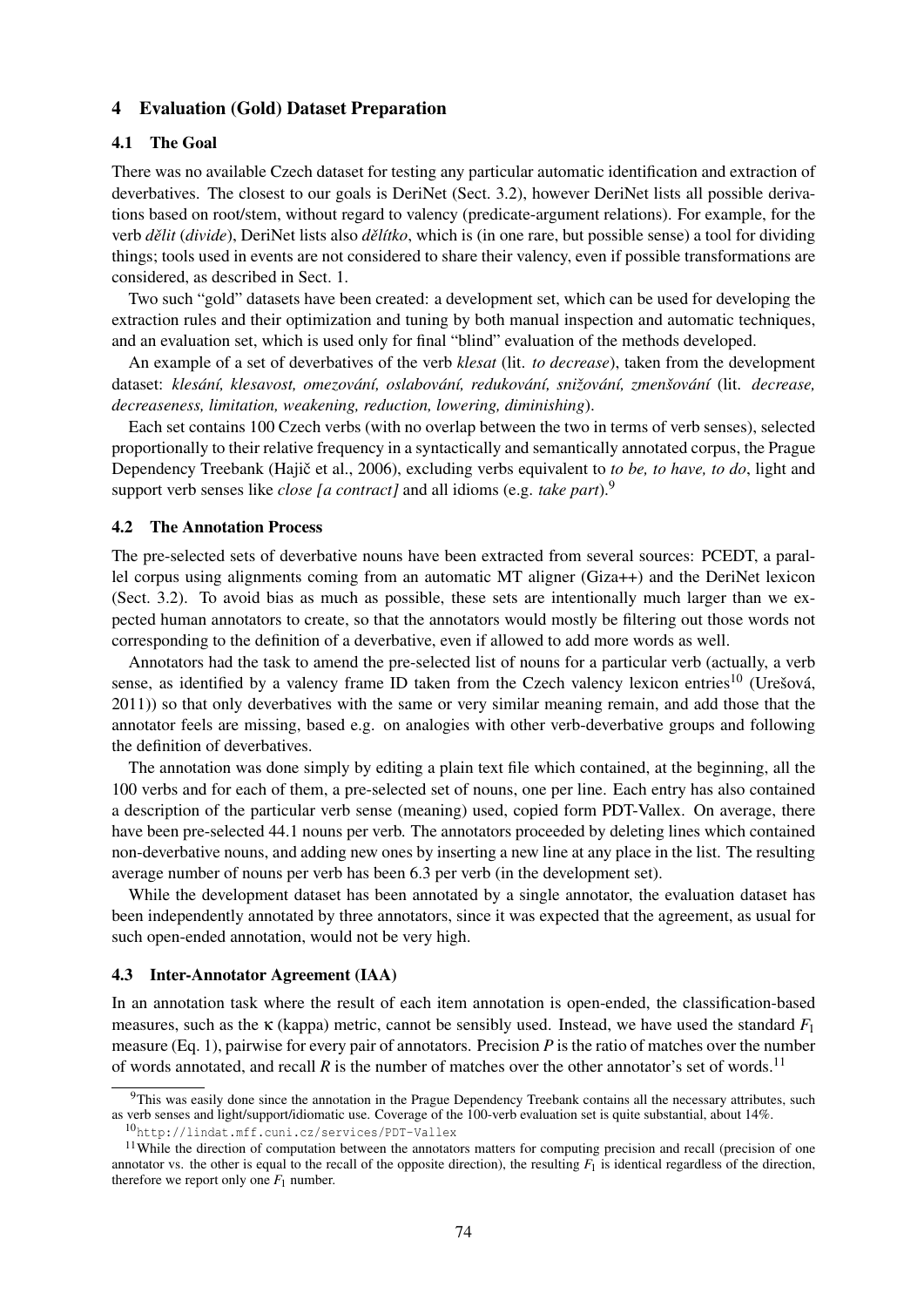$$
F_1 = 2PR/(P+R) \tag{1}
$$

In Table 1, we list all three pairs of annotators of the evaluation dataset and their IAA.

| Annotators 1-2 | Annotators 2-3 | Annotators 1-3 |        |
|----------------|----------------|----------------|--------|
| $F_1$          | 0.5520         | 0.5402         | 0.5327 |

#### Table 1: Inter-Annotator Agreement on the Evaluation Dataset

While the pairwise  $F_1$  scores are quite consistent, they are relatively low; again, it has to be stressed that this is an open-ended annotation task. Not surprisingly, if we only consider deletions in the preselected data, the agreement goes up (e.g., for Annotators 1-2, this would then be 0.6237).

To make the evaluation fair, we could not inspect the evaluation data manually, and despite using linguistically well-qualified annotators, a test proved that any attempt at adjudication would be a lengthy and costly process. We have therefore decided to use three variants of the evaluation dataset: one which contained for each verb only those nouns that appeared in the output of all three annotators (called *"intersection"*), second in which we kept also those nouns which have been annotated by two annotators (called *"majority"*) and finally a set which contained annotations from all three (called *"union"*). Such a triple would give us at least an idea about the intervals of both precision and recall which we could expect, should a careful adjudication be done in the future. We consider the "majority" set to be most likely closest to such an adjudicated dataset.

#### 5 Extraction Methods and Experiments

## 5.1 Baseline

The baseline system uses only the "Der" lists (Sect. 3.2) that contain, for each verb from the Czech morphology lexicon, its basic, regularly formed event noun derivations. For example, for the verb *potisknout* (lit. *print on* [sth] *all over*) the derivations listed in "Der" are *potisknutí* (and its derivational variant *potištění*, both lit. *printing* [of sth] *all over*) and *potištěnost* (lit. *property/ration of being printed over*).

For each verb in the test set, all and only nouns listed for it in "Der" are added. The baseline experiment is used as the basis of the other methods and experiments described below.

### 5.2 Adding WordNet

On top of the regular derivations, synonyms of all the derivations are added, based on Czech WordNetbased "Syn" lists (Sect. 3.2). All synonyms listed for a particular noun are added; no hierarchy is assumed or attempted to extract.

# 5.3 Using Parallel Corpora

Using the parallel corpus is the main contribution; all the previous methods have been included for comparison only and as a baseline "sanity check". We use either the PCEDT or CzEng (Sect. 3.1), in addition to the baseline method; each of the two has different properties (PCEDT being manually annotated while CzEng is very large). For each base verb in the test set, the following steps have been taken:

- 1. For each occurrence of the Czech base verb, the aligned English verb (based on CzEngVallex pairings) was extracted.
- 2. All occurrences of that verb on the English side of the parallel corpus were identified.
- 3. All nouns that are aligned with any of the occurrence of the English verb were extracted from the Czech side.
- 4. The verb and the noun were subject to an additional filtering process, described below; if they passed, the noun was added to the baseline list of nouns associated with the base verb.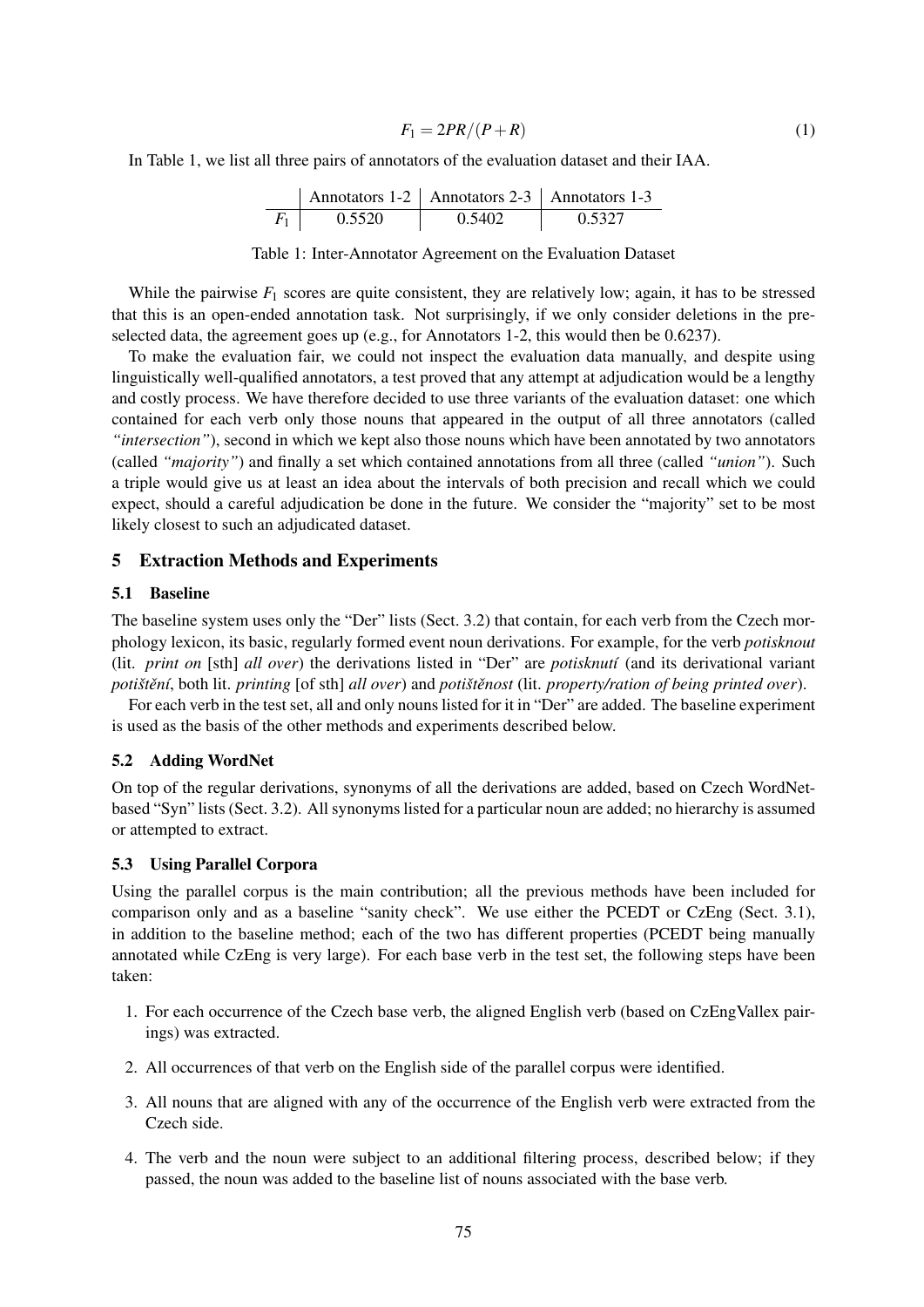Filtering is necessary for several reasons: first, the annotation of the data is noisy, especially in the automatically analyzed CzEng corpus, and second, the alignment is also noisy (for both corpora, since it is automatic). Even if both the annotation and the alignment are correct, sometimes the noun extracted the way described above is only a part of a different syntactic construction, and not a true equivalent of the verb. In order to eliminate the noise as much as possible, two techniques have been devised.

## 5.3.1 Simple Prefix-based Filtering

As the first method, we have used an extremely simple method of keeping only those nouns that share the first letter with the base verb. The rationale is that the deverbatives are often (regular as well as irregular) derivations, which in Czech (as in many other languages) change the suffix(es) and ending(s), not the prefix. After some investigation, we could not find another simple and reliable method for identifying the stem or more logical part of the word, and experiments showed that on the PCEDT corpus, this was a relatively reliable method of filtering out clear mistakes (at the expense of missing some synonyms etc.).

This method is referred to in the following text and tables as "L1 filter".

## 5.3.2 Advanced Argument-based Filtering

As the experiments (Table 2 in Sect. 6) show, the L1 filter works well with the PCEDT corpus, but the results on CzEng are extremely bad, due to a (still) huge number of words (nouns) generated by the above method using such a noisy and large corpus.

To avoid this problem, we have devised a linguistically-motivated filter based on shared arguments of the base verb and the potential deverbative. We first extracted all arguments of the verb occurrence in a corpus, and then all dependents of the noun as found by the process described in Sect. 5.3.<sup>12</sup> The noun was added as a deverbative to the base verb only if at least one of the arguments (the same word/lemma) was found as a dependent at any occurrence of the noun.



Figure 1: Recall, precision and *F*<sup>1</sup> for selected threshold values on the development dataset

However, it proved insufficient to allow the noun to be added if such sharing appeared just once there was still too much noise, especially for CzEng. Thus we have set a threshold, which indicates how many times such a sharing should occur before we consider the noun to be a deverbative. This threshold has been (automatically) learned on the development data, and has been found to be optimal if set to 6 for the PCEDT and to 6605 for the large CzEng corpus. It has then been used in the evaluation of all the variants of the evaluation set. The effect of increasing the threshold is (as expected) that precision gradually increases (from below 1% to over 80%) while recall decreases (from slightly above 72% to below 37% at the *F*1-driven optimum, Fig. 1). The *F*1-optimized maximum is in fact flat and depending on the importance of recall, it could also be set at much lower point where the recall is still around 50%, which no other method came close to without dropping precision close to zero. A narrower range of precision/recall increase/decrease has been obtained on the small PCEDT corpus, with the threshold set relatively low at 6 occurrences; the highest recall (at threshold  $= 1$ ) was below 53%.

 $12$ The deep level of annotation of the PCEDT and CzEng is used, which uses so-called tectogrammatical annotation (Mikulová et al., 2005). From this annotation, arguments and other "semantic" dependents can be easily extracted.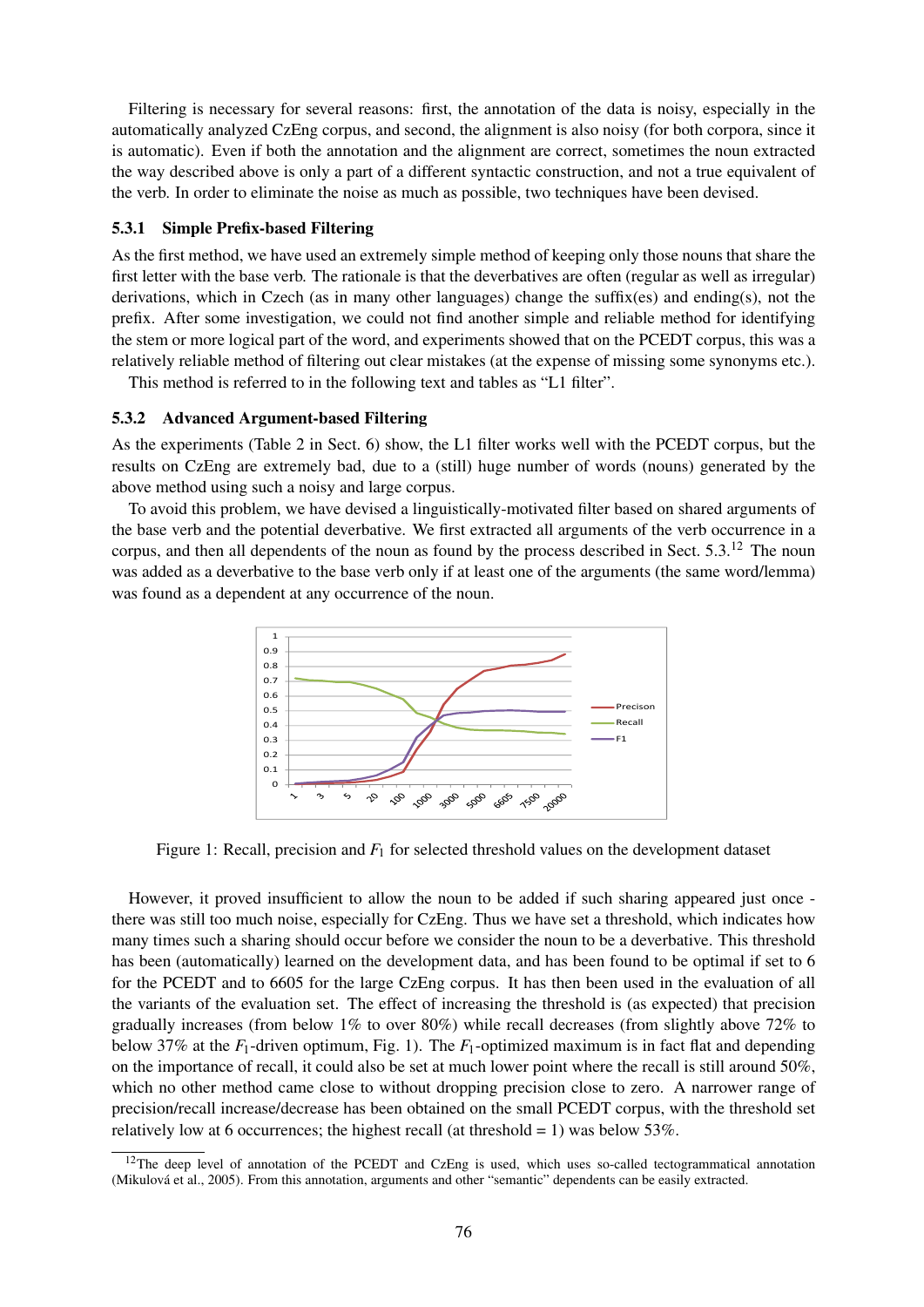This filtering is referred to in the following text and tables as "shared arg" with the threshold as an index. "PCEDT" and "CzEng" indicate which corpus has been used for the primary noun extraction as described earlier in this section.

# 5.4 Combination with WordNet

The systems based on the parallel-corpus-based method have been also combined with the WordNet method; nouns extracted by the baseline method are always included.

# 6 Evaluation and Results

The measure used has been F-measure  $(F_1)$ , see Eq. 1. The design of the experiments has intentionally been wide to assess how either high recall or high precision can be obtained; depending on the use of the resulting sets of deverbatives, one may prefer precision (*P*) or recall (*R*); therefore, for all experiments, we report, in addition to the standard *F*<sup>1</sup> measure, also both *P* and *R*.

All experiments have been evaluated on all three versions of the evaluation dataset (see Sect. 4 for more details on the evaluation dataset properties and the preparation process). We also report results on the development dataset, just as a sanity check. The results are summarized in Table 2.

|                               |                  | development | intersection | union      | majority   |
|-------------------------------|------------------|-------------|--------------|------------|------------|
| Experiment                    | Measure          | dataset     | eval. data   | eval. data | eval. data |
|                               | R                | .3402       | .3470        | .1843      | .3214      |
| baseline                      | $\boldsymbol{P}$ | .9151       | .3720        | .9640      | .7920      |
|                               | $F_1$            | .4960       | .3591        | .3094      | .4573      |
|                               | $\overline{R}$   | .3471       | .3657        | .1934      | .3312      |
| +WordNet                      | $\overline{P}$   | .8519       | .3415        | .8815      | .7108      |
|                               | $F_1$            | .4932       | .3532        | .3172      | .4518      |
| +parallel                     | $\overline{R}$   | .4417       | .4664        | .2798      | .4302      |
| (PCEDT.                       | $\boldsymbol{P}$ | .4909       | .2090        | .6120      | .4431      |
| $L1$ filter)                  | $F_1$            | .4650       | .2887        | .3841      | .4366      |
| +parallel                     | $\overline{R}$   | .4801       | .5075        | .3150      | .4659      |
| (CzEng,                       | $\boldsymbol{P}$ | .0196       | .0082        | .0247      | .0172      |
| $L1$ filter)                  | $F_1$            | .0377       | .0160        | .0458      | .0332      |
| +parallel                     | $\overline{R}$   | .4156       | .4701        | .2492      | .4107      |
| (PCEDT,                       | $\boldsymbol{P}$ | .6998       | .3158        | .8170      | .6341      |
| shared arg. <sub>6</sub> )    | $F_1$            | .5215       | .3778        | .3820      | .4985      |
| +parallel                     | $\overline{R}$   | .3663       | .3806        | .2064      | .3442      |
| (CzEng,                       | $\boldsymbol{P}$ | .8066       | .3269        | .8654      | .6795      |
| shared arg. <sub>6605</sub> ) | $F_1$            | .5038       | .3517        | .3333      | .4569      |
| +WordNet                      | $\boldsymbol{R}$ | .4211       | .4813        | .2584      | .4188      |
| +parallel (PCEDT,             | $\boldsymbol{P}$ | .6703       | .2959        | .7752      | .5917      |
| shared arg. <sub>6</sub> )    | $F_1$            | .5173       | .3665        | .3876      | .4905      |
| +WordNet                      | $\overline{R}$   | .3731       | .4067        | .2194      | .3604      |
| +parallel (CzEng,             | $\overline{P}$   | .7619       | .3079        | .8107      | .6271      |
| shared arg. <sub>6605</sub> ) | $F_1$            | .5009       | .3505        | .3454      | .4577      |

Table 2: Summary of results of all experiments

The best *F*<sup>1</sup> scores are in bold, the best and second best (and close) recall scores are in *italics*.

To interpret the table, one has to take into account the ultimate goals for which the discovered deverbatives will be used. If the goal is to acquire all possible nouns which could possibly be deverbatives, and select and process them manually to extend, say, an existing noun valency / predicate argument lexicon, recall *R* will be more important than precision or the equal-weighted  $F_1$  score. On the other hand, if the results are to be used, e.g., as features in downstream automatic processing or in NLP machine learning experiments, the *F*<sup>1</sup> measure, or perhaps precision *P*, would be preferred as the main selection criterion. It is clear that there are huge differences among the tested extraction methods, and thus all possible needs can be served by selecting the appropriate method.

Regardless of the use of the results, we can see several general trends:

• The baseline method, which used only a limited number of regular derivations of the base verb (cf. Sect. 5) and no additional lexicons or corpora, is actually quite strong and it was surpassed only by the optimized parallel corpus method(s).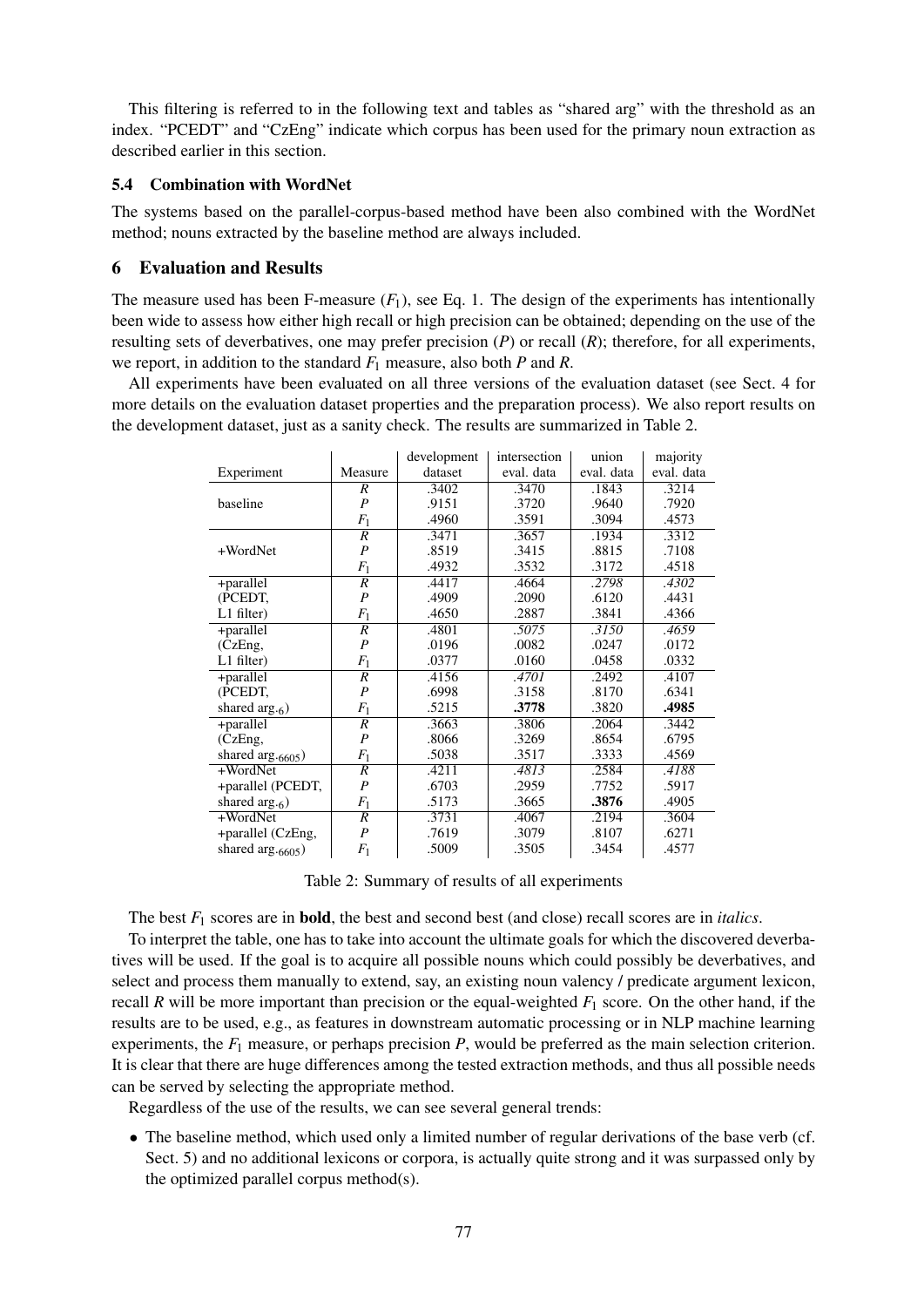- WordNet does not help much, if at all, both in the basic system where it is only combined with the baseline and in the last two systems when it adds to the results of the optimized systems. The increase in recall - which was the assumed contribution of WordNet - is small and the loss in precision substantial, even as  $F_1$  grows.
- A manually annotated corpus, not surprisingly, gets much more precise results than a large but only automatically analyzed corpus (PCEDT vs. CzEng). The precision of the results when using CzEng alone with only simple filtering is so low that the result is beyond usefulness; however, the optimized method of filtering the results through (potentially) shared arguments between the verb and its deverbative gets surprisingly high precision even if not quite matches the PCEDT's overall *F*1.
- Using a large parallel corpus (CzEng) with 100s of millions words gives us the opportunity to finetune the desired ratio between recall and precision by using the desired weight of recall on the *F*-measure definition, within a very wide range.

### 7 Discussion, Conclusions and Future Development

We have described and evaluated several methods for identifying and extracting deverbatives from base verbs using both lexical resources and parallel corpora. For development and evaluation, we have also created datasets, each containing 100 verbs, for further improvement of these methods and in order to allow for easy replication of our experiments.<sup>13</sup>

The best methods have used parallel corpora, where the translation served as a bridge to identify nouns that could possibly be deverbatives of the given base verbs through back-and-forth translation alignment. Due to the noisiness of such linking, filtering had to be applied; perhaps not surprisingly, the best method uses optimized (machine-learned) threshold for considering words shared in the deep linguistic analysis of the base verb and its potential deverbative. This simple optimization used the  $F_1$  measure as its objective function, but any other measure could be used as well, for example  $F_2$  if recall is to be valued twice as much as precision, etc.; this is possible thanks to the wide range of recall / precision values for the possible range of the threshold.<sup>14</sup>

We will further explore the argument-sharing method, adding other features, such as the semantic relation between the verb/deverbative and their arguments, in order to lower the filtering threshold and therefore to help increase recall while not hurting precision (too much). Using additional features might require new machine learning methods as well.

Finally, we will also independently check and improve our test datasets; while the "majority" voting which we have used in our experiments as the main evaluation set is an accepted practice, we would like to further improve the quality of the datasets by thoroughly checking whether the valency transformation rules as described especially in (Kolářová, 2006; Kolářová, 2005) do hold for the verb-noun pairs recorded in the datasets, amending them as necessary.

A natural continuation would be to test the methods developed on other languages, primarily English, even if the morphosyntactic transformations between a verb and a noun are not as rich as for inflective languages (such as Czech which we have used here).

We believe that for one of the intended uses of the described method, namely extending a valency lexicon of nouns with new deverbatives linked to their base verbs, the system could be used in its current state as a preprocessor suggesting such nouns for subsequent manual checking and selection; the argument sharing method optimization can be then used to balance the right ratio between desired high recall and bearable precision.

 $13$ The development and evaluation datasets will be freely available under the CC license, and the code will be also available as open source at http://lindat.cz.

<sup>&</sup>lt;sup>14</sup>Upper bound for recall was at over 72% by using CzEng, see the discussion about optimization in Sect. 5.3.2.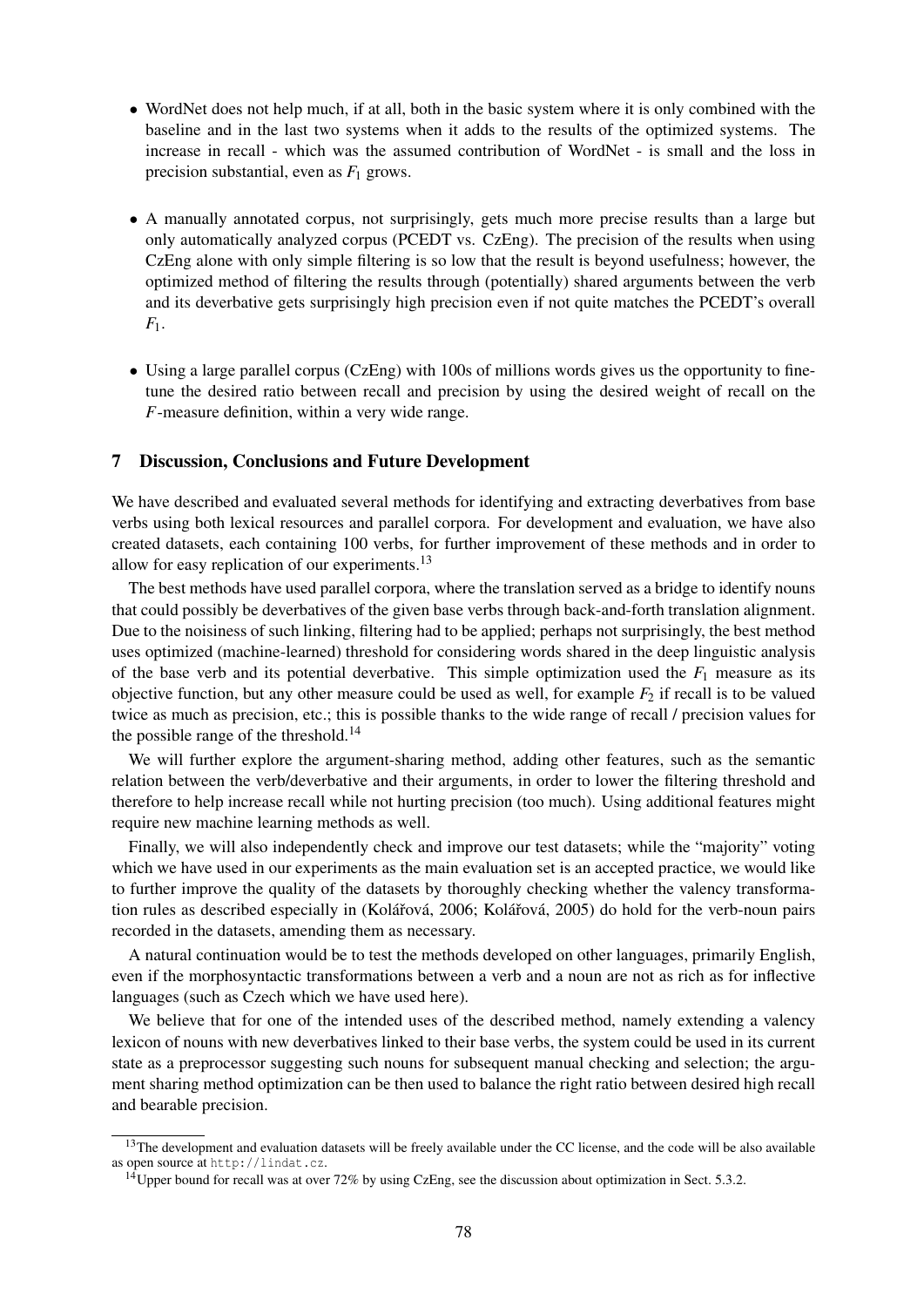#### Acknowledgments

This work has been supported by the grant No. DG16P02B048 of the Ministry of Culture of the Czech Republic. In addition, it has also been using language resources developed, stored and distributed by the LINDAT/CLARIN project of the Ministry of Education of the Czech Republic (projects LM2010013 and LM2015071). We would like to thank the reviewers of the paper for valuable comments and suggestions.

### References

- Harald R. Baayen, Richard Piepenbrock, and Leon Gulikers. 1995. *The CELEX Lexical Database. Release 2 (CD-ROM)*. Linguistic Data Consortium, University of Pennsylvania, Philadelphia, Pennsylvania.
- Marion Baranes and Benoît Sagot. 2014. A language-independent approach to extracting derivational relations from an inflectional lexicon. In *Proceedings of the Ninth International Conference on Language Resources and Evaluation (LREC'14)*, Reykjavik, Iceland, May.
- Ondřej Bojar, Zdeněk Žabokrtský, Ondřej Dušek, Petra Galuščáková, Martin Majliš, David Mareček, Jiří Maršík, Michal Novák, Martin Popel, and Aleš Tamchyna. 2011. Czech-English Parallel Corpus 1.0 (CzEng 1.0). LINDAT/CLARIN digital library at Institute of Formal and Applied Linguistics, Charles University in Prague.
- Ondřej Bojar, Zdeněk Žabokrtský, Ondřej Dušek, Petra Galuščáková, Martin Majliš, David Mareček, Jiří Maršík, Michal Novák, Martin Popel, and Aleš Tamchyna. 2012. The Joy of Parallelism with CzEng 1.0. In *Proceedings of the 8th International Conference on Language Resources and Evaluation (LREC 2012)*, pages 3921–3928, ˙Istanbul, Turkey. European Language Resources Association.
- Ondřej Bojar, Ondřej Dušek, Tom Kocmi, Jindřich Libovický, Michal Novák, Martin Popel, Roman Sudarikov, and Dušan Variš. 2016. CzEng 1.6: Enlarged Czech-English Parallel Corpus with Processing Tools Dockered. In Petr Sojka et al., editor, *Text, Speech, and Dialogue: 19th International Conference, TSD 2016*, number 9924 in Lecture Notes in Computer Science, pages 231–238. Masaryk University, Springer International Publishing.
- Silvie Cinková. 2006. From PropBank to EngValLex: Adapting the PropBank-Lexicon to the Valency Theory of the Functional Generative Description. In *Proceedings of the 5th International Conference on Language Resources and Evaluation (LREC 2006)*, pages 2170–2175, Genova, Italy. ELRA.
- G. Graffi. 1994. *Sintassi*. Le strutture del linguaggio. Il Mulino.
- Jan Hajič and Jaroslava Hlaváčová. 2016. MorfFlex CZ 160310. LINDAT/CLARIN digital library at Institute of Formal and Applied Linguistics, Charles University in Prague.
- Jan Hajič, Eva Hajičová, Jarmila Panevová, Petr Sgall, Ondřej Bojar, Silvie Cinková, Eva Fučíková, Marie Mikulová, Petr Pajas, Jan Popelka, Jiří Semecký, Jana Šindlerová, Jan Štěpánek, Josef Toman, Zdeňka Urešová, and Zdeněk Žabokrtský. 2012. Announcing Prague Czech-English Dependency Treebank 2.0. In *Proceedings of the 8th LREC 2012)*, pages 3153–3160, Istanbul, Turkey. ELRA.
- Jan Hajič. 2004. *Disambiguation of Rich Inflection (Computational Morphology of Czech)*. Karolinum.
- E. Hajičová and P. Sgall. 2003. Dependency Syntax in Functional Generative Description. *Dependenz und Valenz–Dependency and Valency*, 1:570–592.
- Jan Hajič, Jarmila Panevová, Eva Hajičová, Petr Sgall, Petr Pajas, Jan Štěpánek, Jiří Havelka, Marie Mikulová, Zdeněk Žabokrtský, Magda Ševčíková Razímová, and Zdeňka Urešová. 2006. Prague Dependency Treebank *2.0*. Number LDC2006T01. LDC, Philadelphia, PA, USA.
- P. Kingsbury and M. Palmer. 2002. From Treebank to Propbank. In *Proceedings of the 3rd International Conference on Language Resources and Evaluation (LREC-2002)*, pages 1989–1993. Citeseer.
- Veronika Kolářová. 2005. *Valence deverbativních substantiv v češtině (PhD thesis)*. Ph.D. thesis, Univerzita Karlova v Praze, Matematicko-fyzikální fakulta, Praha, Czechia.
- Veronika Koláˇrová. 2006. Valency of Deverbal Nouns in Czech. *The Prague Bulletin of Mathematical Linguistics*,  $(86):5-20.$
- Veronika Koláˇrová, 2014. *Special valency behavior of Czech deverbal nouns*, chapter 2, pages 19–60. Studies in Language Companion Series, 158. John Benjamins Publishing Company, Amsterdam, The Netherlands.